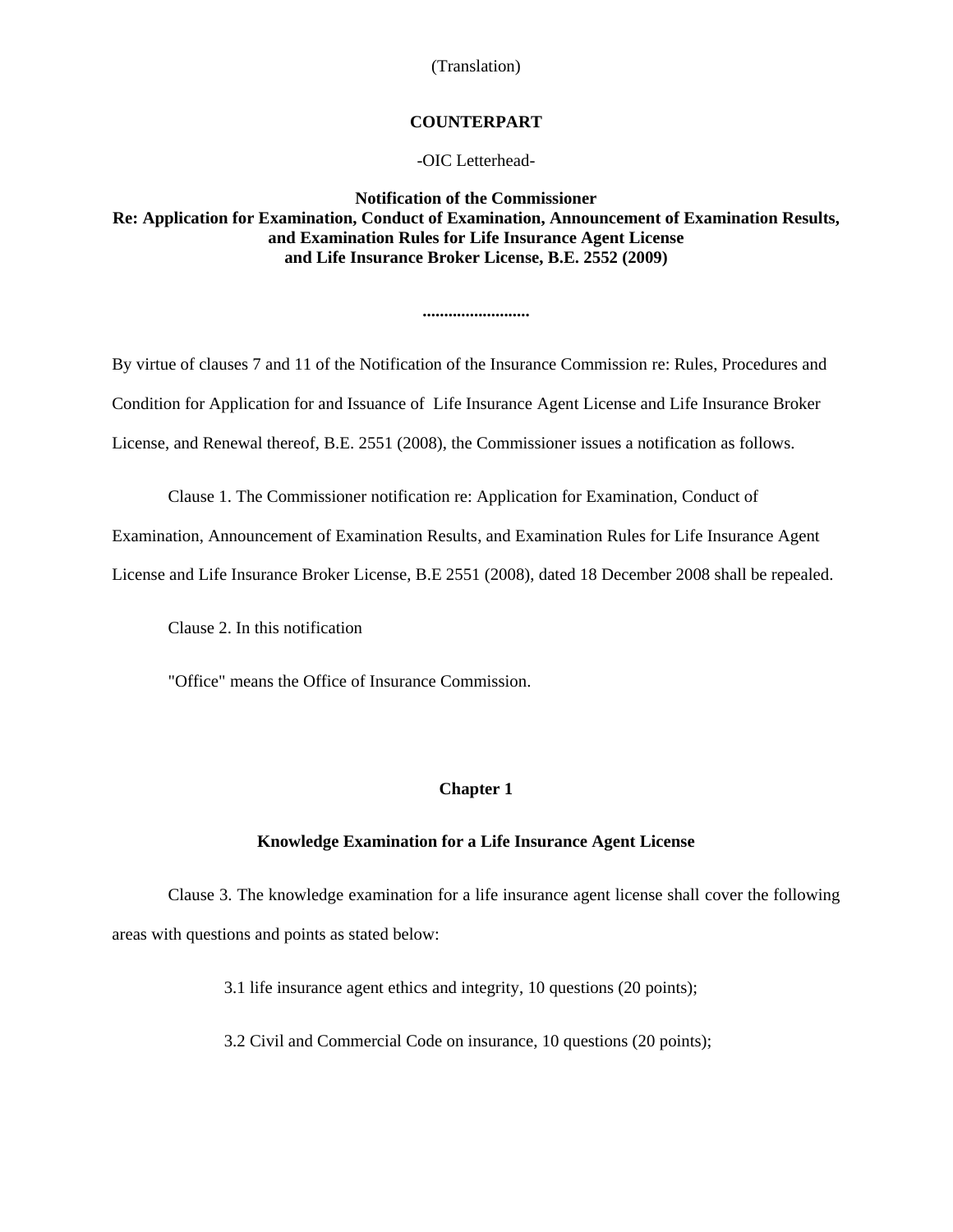3.3 the Life Insurance Act, B.E. 2535 (1992), as amended by the Life Insurance Act (No. 2), B.E. 2551 (2008), 10 questions (20 points); and

3.4 general knowledge on life insurance, 20 questions (40 points).

Clause 4. The knowledge examination described in clause 3 above shall be a multiple choice examination. The time allowed to complete the examination is two hours.

## **Chapter 2**

## **Knowledge Examination for a Life Insurance Broker License**

Clause 5. The knowledge examination for a direct life insurance broker license shall cover the following subjects with questions and points as stated below:

5.1 life insurance broker ethics and integrity, 10 questions (20 points);

5.2 Civil and Commercial Code with respect to insurance, 20 questions (40 points);

5.3 the Life Insurance Act, B.E. 2535 (1992) as amended by the Life Insurance Act (No. 2), B.E. 2551 (2008), 20 questions (40 points); and

5.4 general knowledge with respect to life insurance, 50 questions (100 points).

Clause 6. For an applicant applying for a life reinsurance broker license, after taking a knowledge examination to apply for life insurance broker license, the applicant shall take an examination on reinsurance for another 80 points.

Clause 7. The knowledge examination referred to in clause 5 above shall be a multiple choice examination. The time allowed to complete the examination is two hours and thirty minutes. A knowledge examination referred to in clause 6 above may be a multiple choice or a written examination, and the time allowed to complete the examination is one hour.

## **Chapter 3**

### **Application for Examination, Conduct of Examination and Announcement of Examination Results**

Clause 8. Each applicant applying for a life insurance agent license or life insurance broker license may submit his or her application for knowledge examination by:

8.1 completing the application form and submitting it, together with a photocopy of his or her National ID card, to the relevant service center; or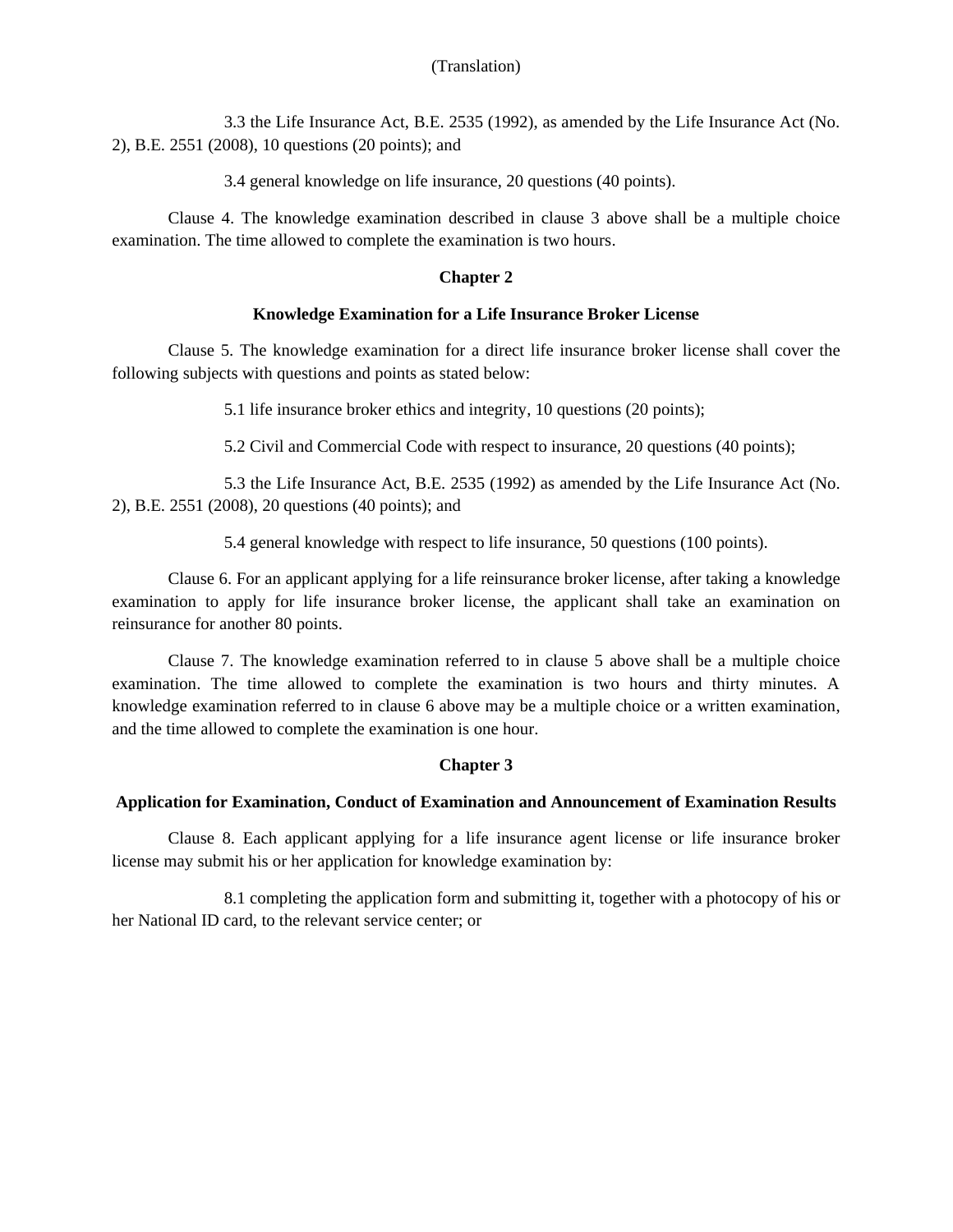8.2 registering online by completing required information via the website of the relevant service bureau.

Clause 9. Each applicant referred to in clause 8 above shall pay examination fees at rates set out in the relevant ministerial regulation. Examination fees will be non-refundable.

Clause 10. A date, time and place for submitting applications, conducting examinations and announcing results shall be determined:

10.1 by the Thai Life Assurance Association and/or of Thailand Insurance Institute for any knowledge examination to apply for a life insurance agent license; and

10.2 by the Office for any knowledge examination to apply for a life insurance agent license and/or life insurance broker license.

## **Chapter 4**

## **Passing Rules**

Clause 11. An applicant referred to in clause 3 shall be applied by the passing rules as follows:

11.1 get a minimum score of 70 percent on the subject of ethics and integrity of life insurance agent; and

11.2 get an average score at least 60 percent in aggregate on the subjects referred to in items 3.2, 3.3 and 3.4 above.

An applicant who gets the scores set out in clauses 11.1 and 11.2 above in one examination shall be regarded as successfully passing the examination.

Clause 12. An applicant referred to in clause 4 above shall be applied by the passing rules as follows:

12.1 get a minimum score of 70 percent on the subject of ethics and integrity of life insurance broker; and

12.2 get an average score at least 60 percent in aggregate on the subjects referred to in items 5.2, 5.3 and 5.4 above.

An applicant who gets the scores set out in clauses 12.1 and 12.2 above in one examination shall be regarded as successfully passing the examination.

Clause 13. Each applicant referred to in clause 6 above shall be applied by the passing rules as follows: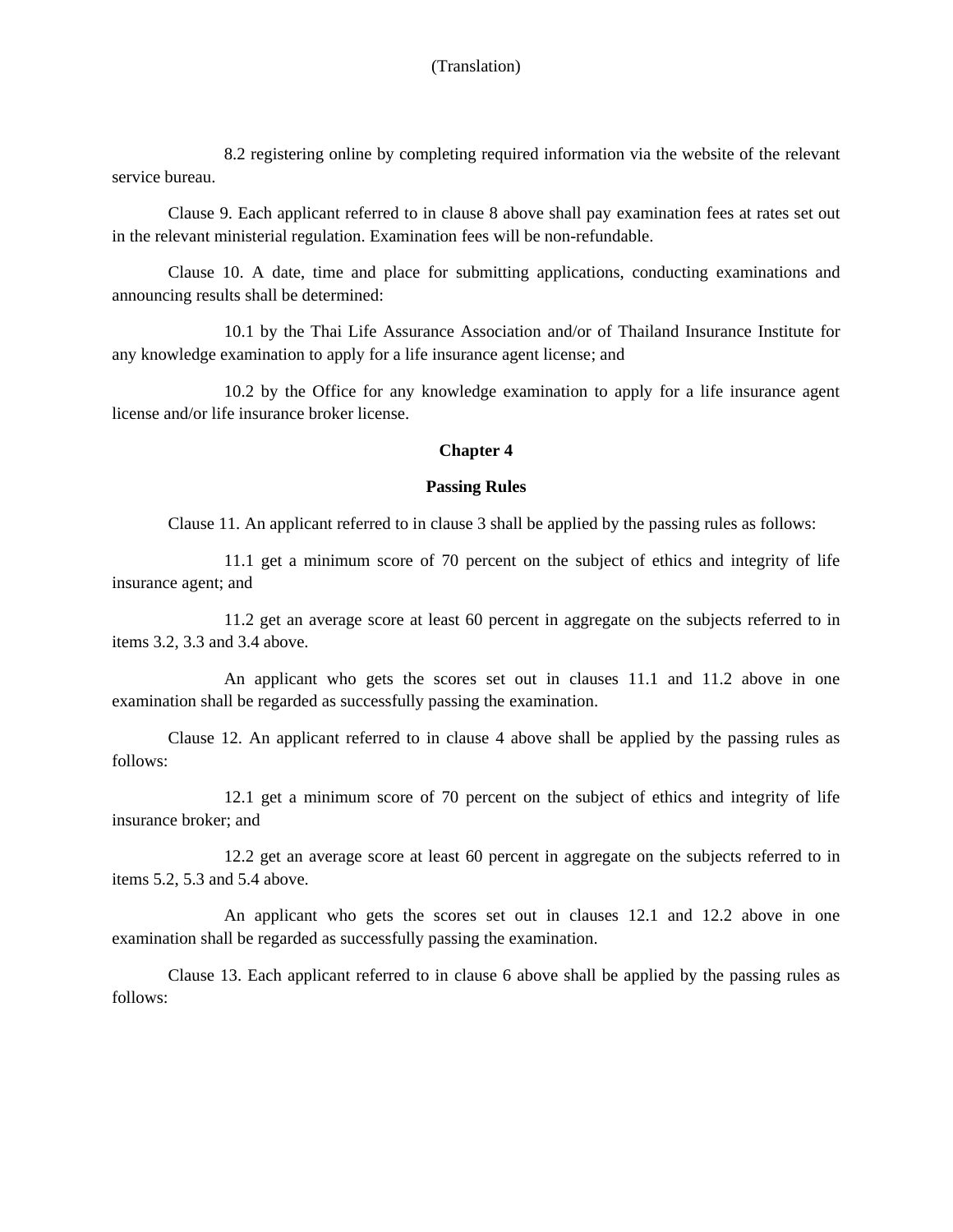13.1 pass the examinations required by clause 12 above; and

13.2 get a minimum score of at least 60 percent on the subject of reinsurance.

An applicant who gets the scores set out in clauses 13.1 and 13.2 above shall be regarded as successfully passing the examination.

## **Chapter 5**

## **Examination Rules**

Clause 14. An applicant shall:

14.1 show his or her examination ID card to a proctor before entering an examination center;

14.2 enter an examination center at the date, time and location announced. If an applicant does not present 15 minutes after the specified time, he or she will not be admitted to the examination center. An applicant may not leave the examination center before 20 minutes after the examination starts;

14.3 dress in proper attire;

14.4 sit at the designated spot and place on the table his or her examination ID card together with National ID card or other ID card issued by the authority bearing the cardholder's picture; if the applicant registers for the examination via the Internet, payment evidence shall also be presented;

14.5 use only an answer sheet handed out by the proctor;

14.6 bring own stationery, such as pen, pencil, eraser, or calculator;

14.7 personally sign in the examination register provided by the proctor;

14.8 not bring into the examination center any paper, book, textbook, other documents, or communication devices of any type without prior approval from the proctor;

14.9 not bring an exam paper or answer sheet outside the examination center; and

14.10 not talk or have discussions with another person, copy other answers, make noise, or do any act that would cause disturbance to any person in the course of the examination.

Clause 15. An applicant who violates any rule described in clause 14 above shall be considered as having failed the examination.

Clause 16. In the event that an applicant cheats, or is involved in cheating on an examination, or allows any person to take the examination on his or her behalf, such applicant, the person who takes the examination on behalf of the applicant, and the person who is involved in the cheating shall be barred from applying to take an examination for life insurance agent license, or life insurance broker license for a period of three years from the date such act is committed.